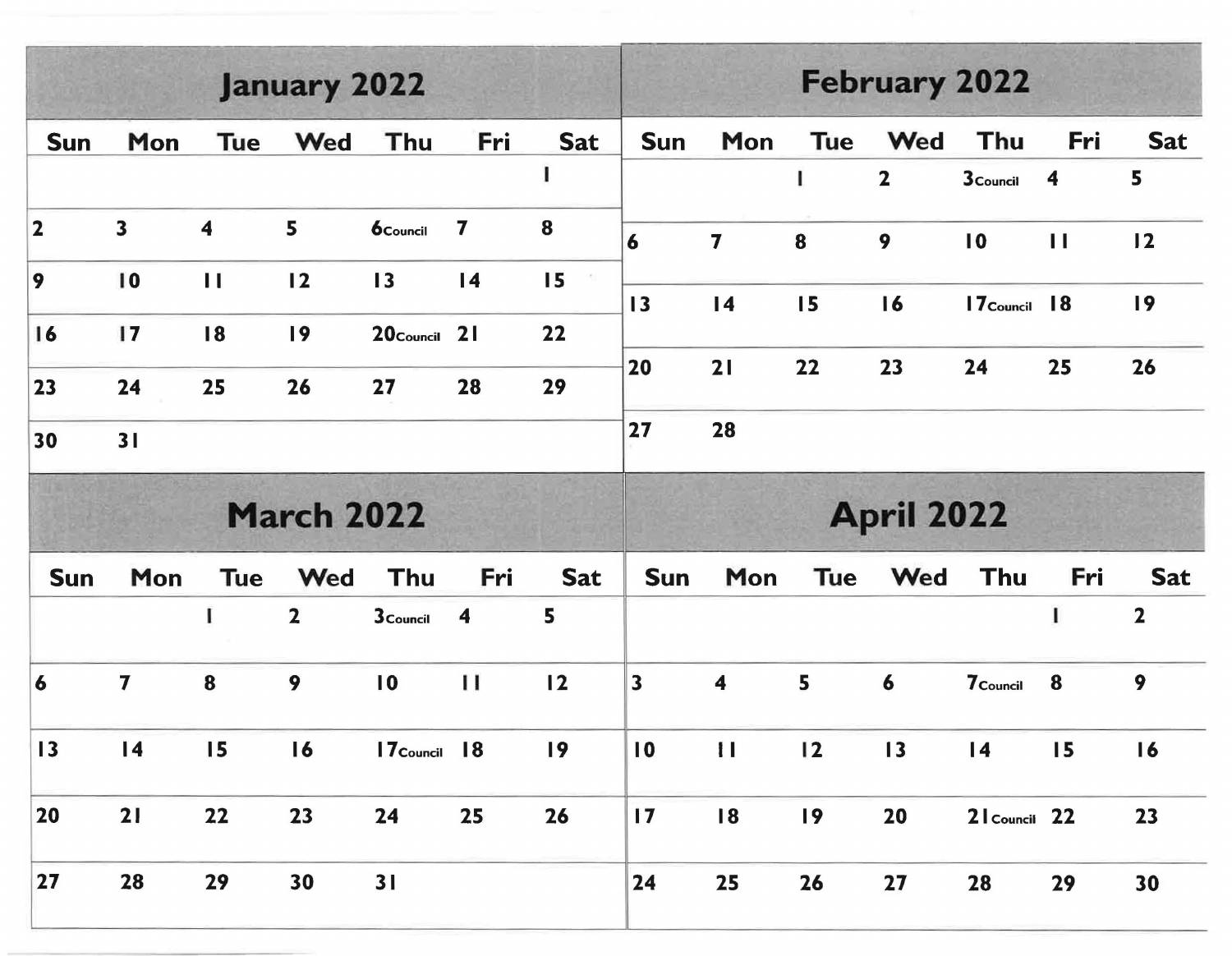|                         |                         |                         | <b>May 2022</b>      |                  |                 |                 | <b>June 2022</b> |                    |                         |                         |                      |                         |                  |  |  |
|-------------------------|-------------------------|-------------------------|----------------------|------------------|-----------------|-----------------|------------------|--------------------|-------------------------|-------------------------|----------------------|-------------------------|------------------|--|--|
| <b>Sun</b>              | Mon                     | <b>Tue</b>              | Wed                  | Thu              | Fri             | <b>Sat</b>      | <b>Sun</b>       | Mon                | <b>Tue</b>              | Wed                     | Thu                  | Fri                     | <b>Sat</b>       |  |  |
|                         | $\mathbf{2}$            | $\overline{\mathbf{3}}$ | $\blacktriangleleft$ | 5 Council 6      |                 | 7               |                  |                    |                         | $\mathbf{I}$            | 2 <sub>Council</sub> | $\overline{\mathbf{3}}$ | 4                |  |  |
| 8                       | 9                       | $\overline{10}$         | $\mathbf{H}$         | 12               | $\overline{13}$ | $\overline{14}$ | 5                | 6                  | 7                       | 8                       | 9                    | 10                      | $\mathbf{H}$     |  |  |
| 15                      | 16                      | $\overline{17}$         | 18                   | 19 Council 20    |                 | 21              | 12               | 13                 | $\overline{14}$         | 15                      | $16$ Council 17      |                         | 18               |  |  |
| $22$                    | 23                      | 24                      | 25                   | 26               | 27              | 28              | 19               | 20                 | 21                      | 22                      | 23                   | 24                      | 25               |  |  |
| 29                      | 30                      | 31                      |                      |                  |                 |                 | 26               | 27                 | 28                      | 29                      | 30                   |                         |                  |  |  |
|                         | <b>July 2022</b>        |                         |                      |                  |                 |                 |                  | <b>August 2022</b> |                         |                         |                      |                         |                  |  |  |
| <b>Sun</b>              | Mon                     | Tue                     | Wed                  | Thu              | Fri             | <b>Sat</b>      | <b>Sun</b>       | Mon                | Tue                     | Wed                     | Thu                  | Fri                     | <b>Sat</b>       |  |  |
|                         |                         |                         |                      |                  | L               | $\mathbf{2}$    |                  |                    | $\overline{\mathbf{2}}$ | $\overline{\mathbf{3}}$ | 4                    | 5                       | $\boldsymbol{6}$ |  |  |
| $\overline{\mathbf{3}}$ | $\overline{\mathbf{4}}$ | 5                       | 6                    | 7                | 8               | 9               | $\overline{7}$   | $\bf{8}$           | 9                       | $\overline{10}$         | Il Council 12        |                         | 13               |  |  |
| $\overline{10}$         | $\mathbf{H}$            | 12                      | $\overline{13}$      | <b>4</b> Council | 15              | 16              |                  |                    |                         |                         |                      |                         |                  |  |  |
| 17                      | 18                      | 19                      | 20                   | 21               | 22              | 23              | $\overline{14}$  | 15                 | 16                      | $\overline{17}$         | 18                   | 19                      | 20               |  |  |
| 24                      |                         |                         |                      |                  |                 |                 | 21               | 22                 | 23                      | 24                      | 25                   | 26                      | 27               |  |  |
|                         | 25                      | 26                      | 27                   | 28               | 29              | 30              |                  |                    |                         |                         |                      |                         |                  |  |  |
| 31                      |                         |                         |                      |                  |                 |                 | 28               | 29                 | 30                      | 31                      |                      |                         |                  |  |  |